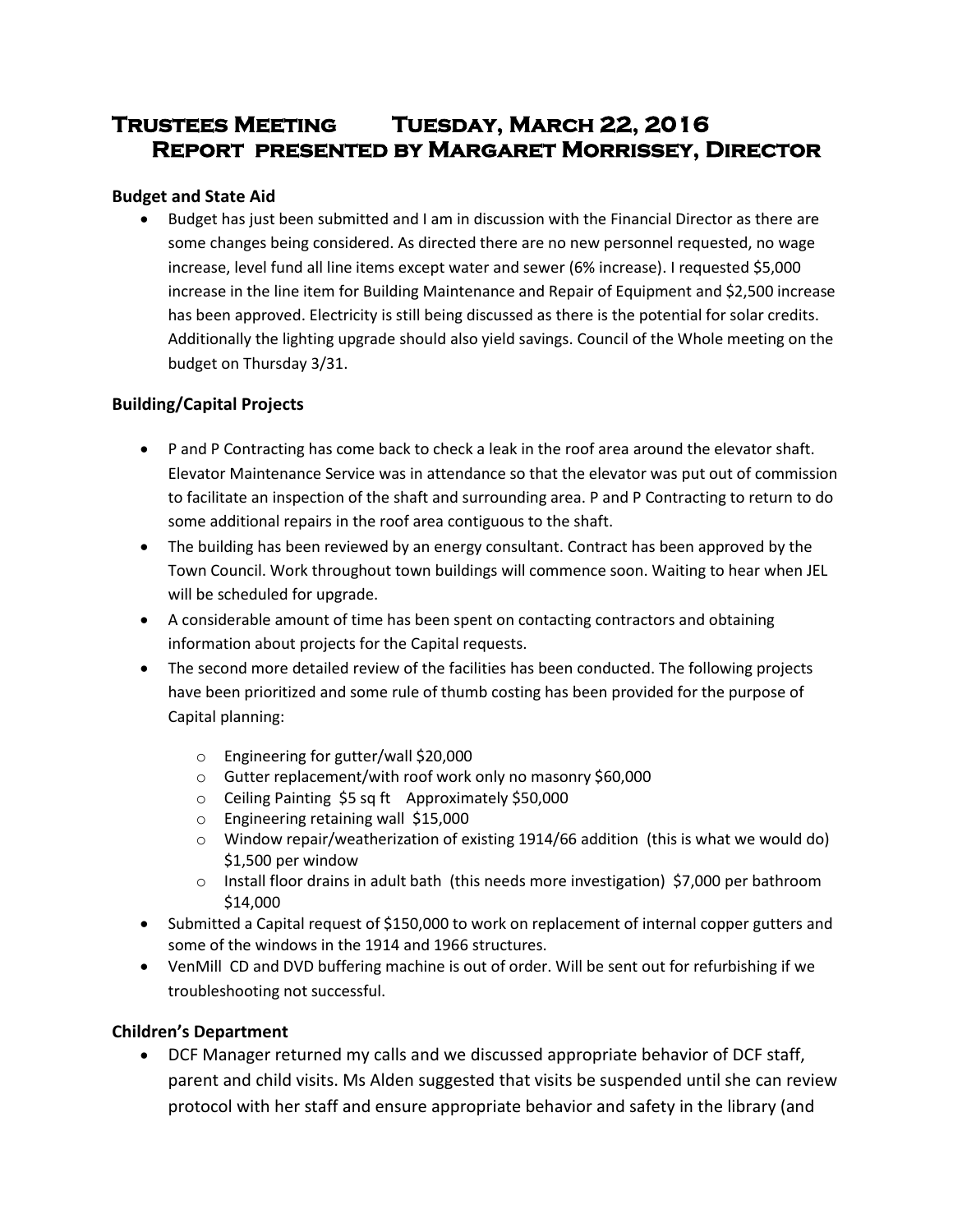elsewhere). Thanks to Robin Weber for her assistance and support on this issue both in her role as ViceChair and professional capacity.

- A significant uptick has been observed in attendance at the children's programs.
- Bay Path Vocational High School students and teachers refurbished two chairs for the Children's Room. They make a perfect seating area for our new puppet theater!
- DPW refurbished and upcycled a display board Board. Children are being encouraged to consider this \*their\* space and to hang their drawing, painting, poetry, stories etc.
- Tracie Scott, Children's Librarian partnering with Recreation Director Steven Roenfeldt to develop a joint program at the library for Bike Month in May. Steven will present a Bike Maintenance program in the Pioppi room on Monday, May 5, from 6:30 – 7:30 pm.
- School Liaisons have been assisting staff with translation of the printed version of the monthly program schedule
- Book order on Social Issues has been placed. This subject area was identified by the West Street School Advisory Committee at one of the meetings staff attended. I am working with children's author Dennis Vanesse to have him present a program in April.
- Book Bundles a new concept for JEL is being prepared and will soon be launched.
- Working with CWMARS to implement Age Hold Protection to have books remain for local patrons for a period and not be available for Interlibrary loan request. This change will be reviewed
- Recording attendance in the Children's Room to document busiest times of day with a view to plan staff time effectively.
- Programs being organized for school vacation in addition to the usual offerings. Dennis Vanasse M Ed. and author of *ADHD: Can't Sit Still* book will present on 4/19 and Springfield Symphony will present *Musical Petting Zoo* on 4/22. The latter funded by a grant from the Borgatti Fund at Greater Worcester Community Foundation.

# **Collections**

- Staff is working on the Fantasy collection as part of the inventory
- Fantasy and Wii games inventory complete. Mystery inventory in process.
- Two new periodical subscriptions added for *Flight Training* Magazine and *Ad Astra*: the magazine of the National Space Society. These titles were selected in consultation with the flight training school.

# **Donations**

- Donation of passes from Old Sturbridge Village.
- Gereen Alaire gave a \$30 gift certificate from Francesco's Bakery for Summer Reading prizes
- Donation of World War II book by Brenda Letourneau and Karen Caouette a biography on their father.

# **FOJEL**

 $\bullet$  Meeting on March 14<sup>th</sup>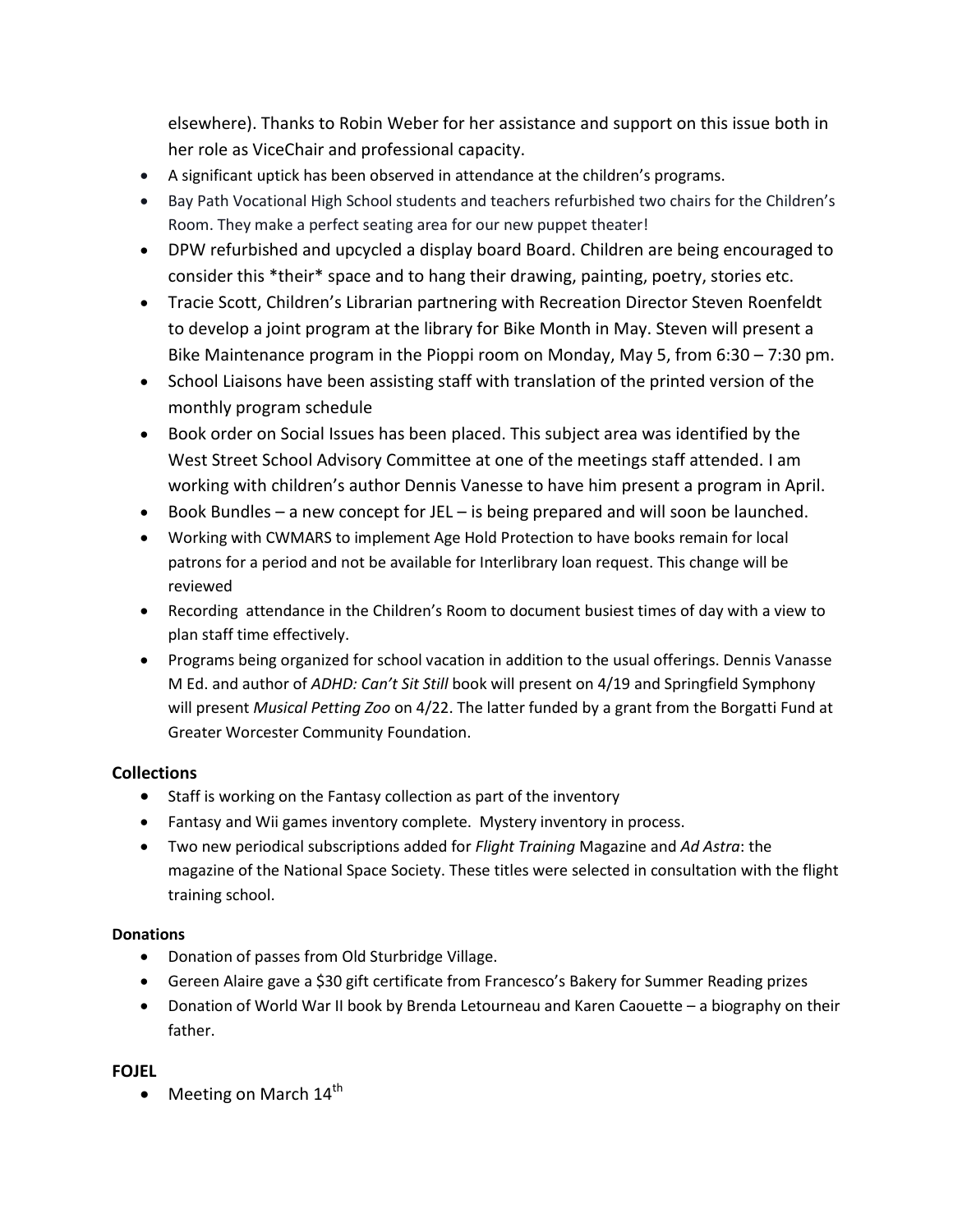- The Friends of Jacob Edwards Library will be conducting the annual booksale on Thursday, March 24 from 2 pm through Saturday, March  $26<sup>th</sup>$  at 12 noon.
- Annual meeting will be held Monday April 25<sup>th</sup> at 6 pm in the Reading Room, followed by a jazz concert with JoyCo.
- Donated some materials in Spanish to Harrington Hospital as a result of a request received.

# **Grants**

- **CDBG** *My Life My Health* in February and March has 11 participants. Feedback is good
- Successful program for seniors being offered by Tri Valley as part of the CDBG program that the library, YMCA and Council on Aging are partnering in. This current program is full but a new series will be considered if there are enough on the waiting list. A new series on Mindfulness, presented by Janet Fontana, will start in mid April as part of the same grant.

# **Literacy Volunteers**

• Participated in the By Law Sub Committee meeting 3/17

# **Long Range Plan**

 The staff is already preparing for focus groups and gathering the data prior to conducting the 5 year study and outlook. Request for some funding for a consultant to conduct the analysis and act as project manager, and for the refreshments etc will be prepared for next meeting. Anticipate filing in October 2016. However, depending on staffing this date may have to be reviewed.

# **Media and Social Media**

*as of today:*

| 1,538 | subscribers to the eNewsletter | (Constant Contact)                     |
|-------|--------------------------------|----------------------------------------|
| 732   | "likes" on Facebook            |                                        |
| 2,436 | JEL Website Sessions           | (February 1, 2016 – February 29, 2016) |

- Article on *Speak Out Boston* a program
- Article on the reception for  $12^{th}$  Annual Women's Art and Craft Show 3/3

# **Meetings**

 Met with Garland Company, building envelope solutions to develop some proposals on the building.

# **Outreach**

 Attended the Library Legislative Breakfast at Whitinsville Social Library and later in the week participated in the annual Library Legislative day at the State House.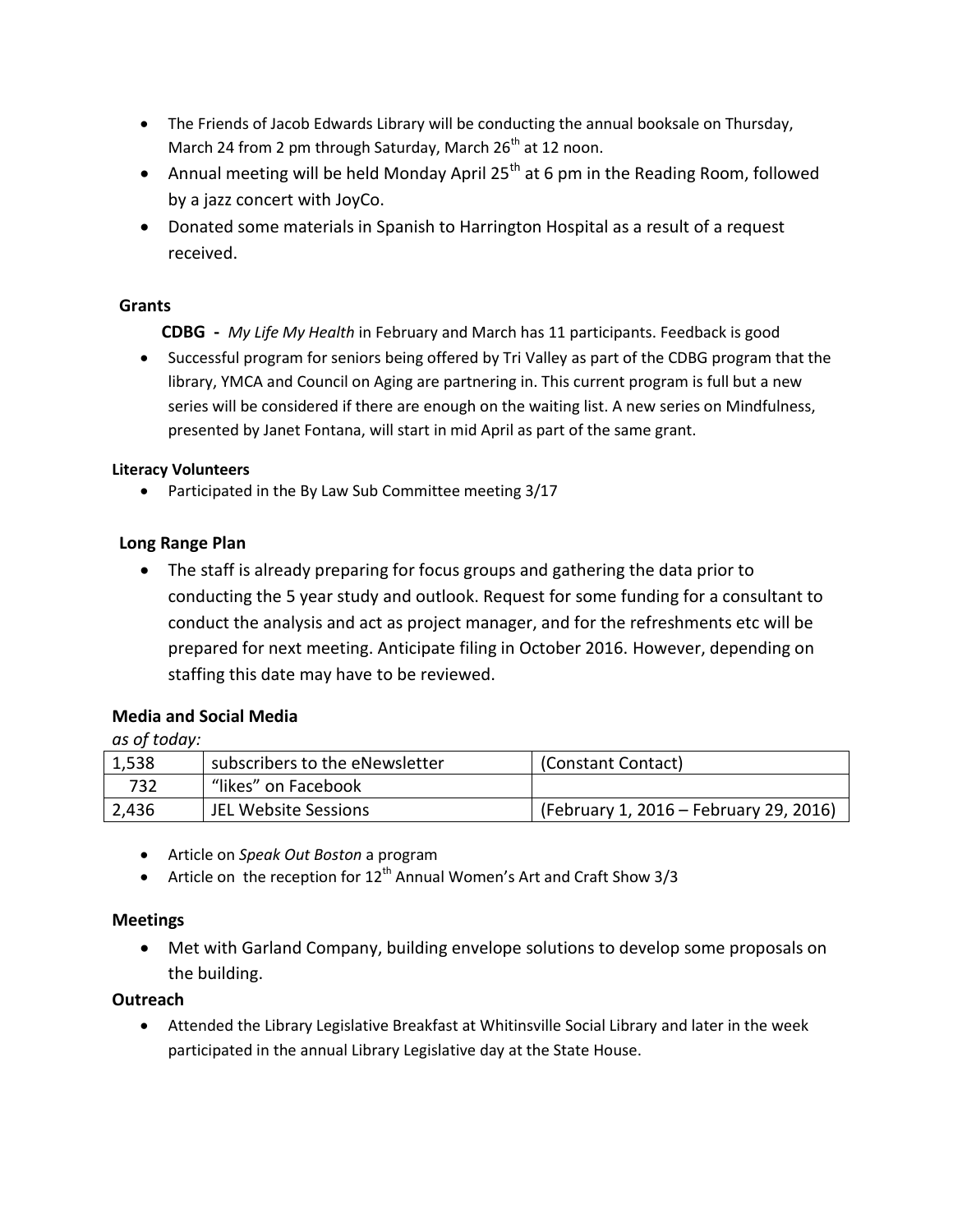#### **Programs**

- Coloring for Grown-Ups is becoming very popular. Thanks to the article by Olivia Richman in the *Southbridge Evening News* as many attendees cited that as their source of information.
- Ashley Kenney, Adult Services Librarian has coordinated with YOU Inc about upcoming events. They assisted us in promoting the LGTBQ program this week.
- *Speak Out Boston* a program funded by the CHNA5 was well attended and a lively Q and A followed the program.
- The annual Women's Hand Work show is installed. The variety of media and the talent that exists within a 20 mile radius of Southbridge is remarkable. The library is pleased to provide a space to promote the amazing talent of the exhibitors. The reception is on Thursday, March 3 at 6:30 pm and the show runs through the month.
- The Last Green Valley has a display in the main hall for the next month or two.
- George Allen of AeroVenture Institute is the speaker at this month's Krosslink meeting on Thursday, March 3, at 6 pm in the Pioppi Room.
- The  $12^{th}$  Annual Women's Art & Craft Show is now on display throughout the month of March, celebrating Women's History Month. 27 area artists contributed pieces in a variety of media.
- FORTHCOMING PROGRAMS:

*Dr. Manisha Sinha, Professor and Graduate Program Director W.E.B. Du Bois Department of Afro-American Studies and History, UMass* will present a program and book signing on her book **The Slave's Cause on March 24th at 6:30 pm**. The book is receiving critical acclaim in the New York Times, Boston Globe, Wall Street Journal and this week the author was interviewed on NPR's Diane Rehm's radio show.

*Thomas Daly of the Norman Rockwell Museum* will present a program on the Rockwell's work with particular reference to the advertising done for companies such as the American Optical. The program will take place on **Thursday, March 31st at 6:30 pm**.

# **Research**

# **Safety and Security**

- 2/23/16- Agitated patron stomping and growling through the CD collection
- 2/24/16- Male patron in Reference area, unsteady, swaying back and forth, displaying unusual behavior-suspect drug use
- 3/2/16- Bailey's nip bottle found in SF/Fantasy
- 3/15/16-Male DCF worker supervising a visit seen dragging a child out by the arm
- 3/15-3/17 and 3/21-Police officer has been patrolling and checking in with staff at library**.**  According to the Police Chief, officers will be patrolling more frequently now that the staffing has marginally increased and the weather is improved.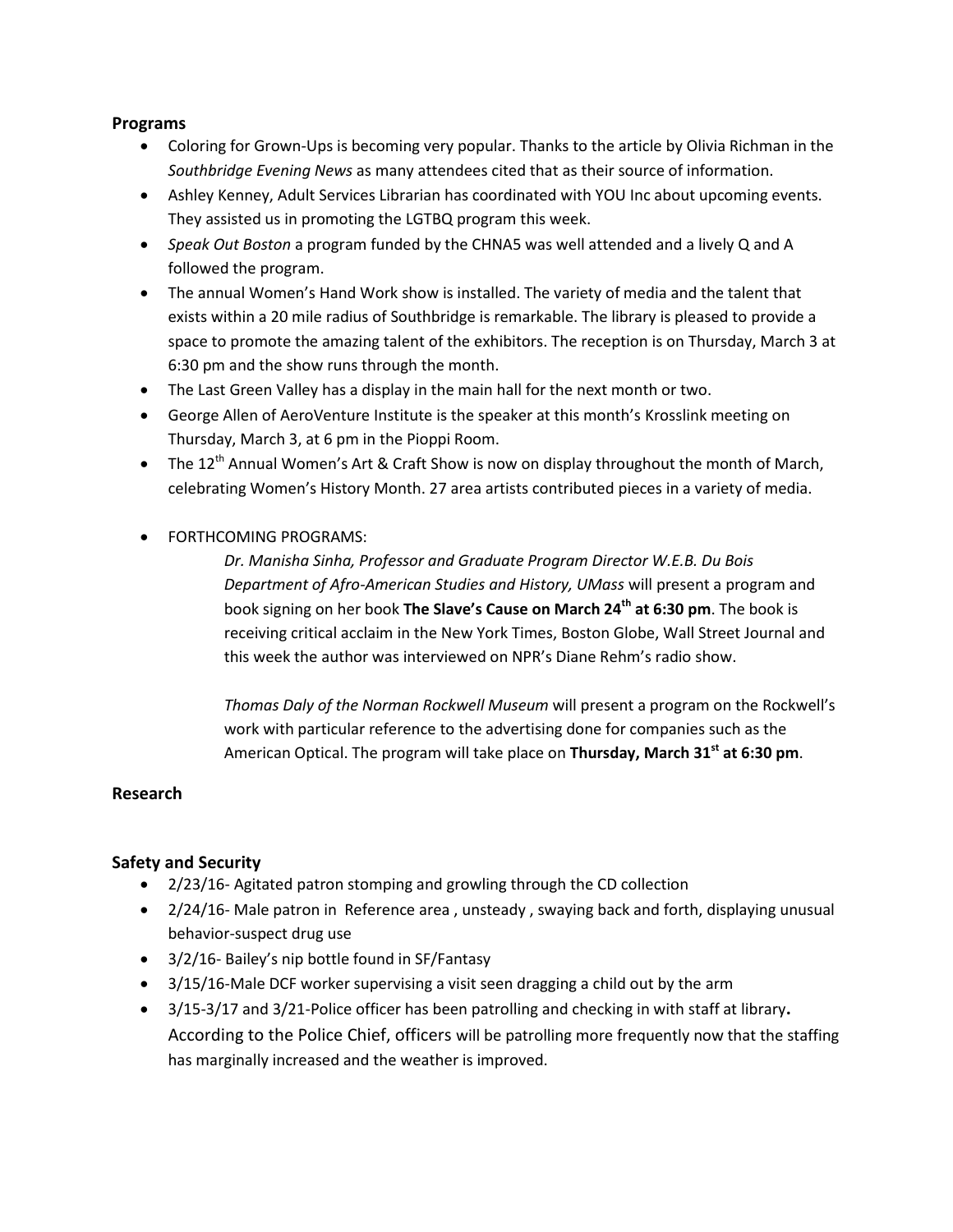# **Schools**

- Set up an area on the official notice board for the Receiver's weekly report. Material will be archived.
- Receiver has been announced and we look forward to working cooperatively with the school district.

# **Staff**

- Waiting for the results of the job classification study by HRS consultants. A significant amount of re-writing had to be done on the interim job descriptions to have them reflect the current job practices.
- Library Circulation Assistant injured during her shift and was out for 2 work days.
- Audrey Weber, Library Aid has resigned. Her last day of work is April  $5<sup>th</sup>$ .
- Library Aid position has been advertised.

#### **Technology**

- Upgrading of the closed circuit TV system and adding some additional cameras is being reviewed. I have reviewed grant opportunities but have not found a funding source and will be looking to use State Aid to fund the upgrade.
- Need some IT work done and in discussion with C/WMARS in this respect.

#### **Training**

- Adult Services Librarian and Director participated in the MIIA Managing Millenials webinar
- Library Director participated in ICMA Coaching webinar at Town Hall

#### **Trustees**

 $\bullet$  Meeting cycle changed to the 4<sup>th</sup> Tuesday of each month.

#### **Volunteers**

- Center of Hope continues a weekly volunteer session on Fridays where a job coach will work with four Center members to complete tasks assigned by the Circulation Supervisor.
- Southern Worcester County Education Collaborative continue to provide volunteer service hours on Thursdays during the school year.
- The five senior tax abatement personnel have returned and are assisting for 65 hours each during the year.

# **WRTA/CMRPC**

• There is a grant of just over \$3,000 for Southbridge and the library will have a bike rack and Fit-It Station installed on the Main Street side of the building which will contribute to a more recreational-friendly community and hopefully in time for Bike Month which is celebrated in May.